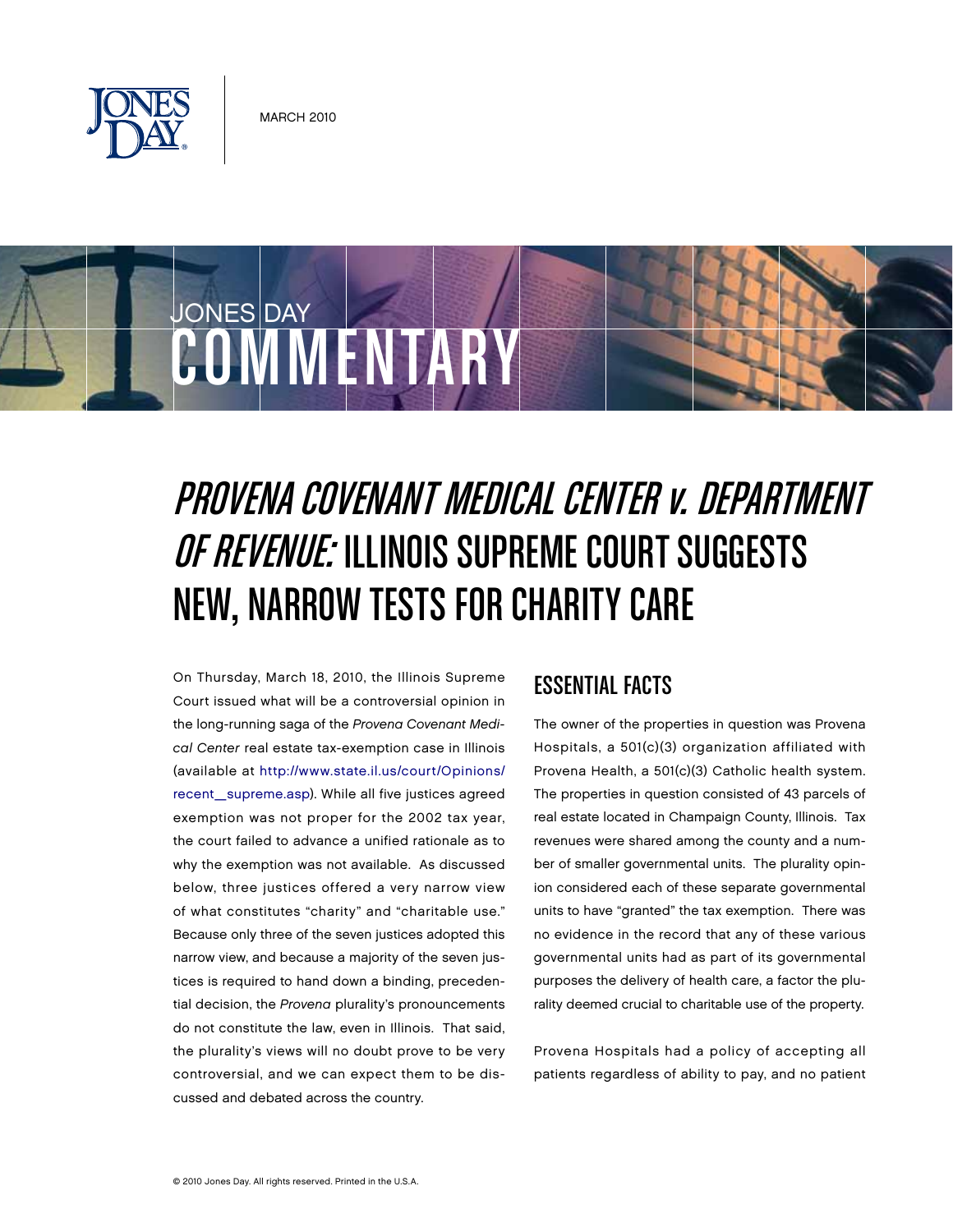who presented for care was denied care due to inability to pay for the service. The charity-care policy provided free or discounted care based upon a sliding scale tied to the federal poverty guidelines. It also had an asset test that would require payment even for those with incomes within the poverty guidelines if their assets indicated an ability to pay. Provena Hospitals would not classify a patient as eligible for discounted or free care under its charity-care policy until it had first verified that the patient did not have sufficient insurance (whether private or governmental) and could not otherwise afford to pay for the service under the guidelines in the charity-care policy. In other words, Provena Hospitals would bill for its services if it did not have sufficient information to determine eligibility; however, there were absolutely no examples of any patient being refused care for inability to pay. During the relevant tax year, Provena Hospitals did not advertise the availability of charity care, and it referred nonpaying patients to collection agencies. In addition, virtually all patients were paying patients through either private insurance, Medicare, Medicaid, or self-pay. Virtually all of Provena Hospitals' support came from fee income, and there was nothing in the record to indicate that there were material charitable contributions to Provena Hospitals, a factor the plurality found to be crucial under Illinois law. The plurality also did not consider the level of donations to any separately incorporated foundation or other affiliates.

## Illinois Two-Part Test for Exemption

Under Illinois law, real property will be exempt if the owner of the property establishes, by clear and convincing evidence, both: (i) that the property is owned by an institution of public charity, and (ii) that the property is actually and exclusively used for charitable purposes and not with a view to profit.<sup>1</sup>

#### The First Prong—Institution of Public Charity

As to the "institution of public charity" requirement, in Methodist Old Peoples Home v. Korzen,<sup>2</sup> the Illinois Supreme Court established a five-part test for whether or not an institution is an institution of public charity. The five criteria are: (i) the institution has no capital stock or shareholders; (ii) the institution earns no profits or dividends but rather derives funds mainly from private and public charity and holds them in trust for the purposes expressed in the charter; (iii) the institution dispenses charity to all who need it and apply for it; (iv) the institution does not provide gain or profit in a private sense to any person connected with it; and (v) the institution does not appear to place any obstacles in the way of those who need and would avail themselves of the charitable benefits it dispenses (emphasis supplied). The majority agreed that Provena Hospitals did not have sufficient evidence in the record to establish that it met the second criterion of the five-part Methodist Old Peoples Home test for charitable-institution status.

### The Second Prong—Actually and Exclusively Used for Charitable Purposes

However, the plurality and the remaining justices differed dramatically on the meaning of "charity" for purposes of whether or not the property was "actually and exclusively used for charitable purposes." In this regard, the plurality conflated the disjunctive listing of charitable uses in the common law into one and only one charitable use: lessening the burdens of government. Moreover, under the plurality's view, it is not enough to show that the use lessens the burden of the state or federal government. Under the plurality's view, the activity has to lessen the burden of the specific governmental units granting the exemption for the real property. Finally, under the plurality's view, to show that a use lessens the burden of a governmental unit, it has to be shown that the use of the property is both a type of use that is charitable under the plurality's narrow view and that the use is on terms that are charitable.

<sup>35</sup> ILCS 200/15-65 (West 2002).

<sup>2</sup> 39 Ill. 2d 149, 156–57 (1968).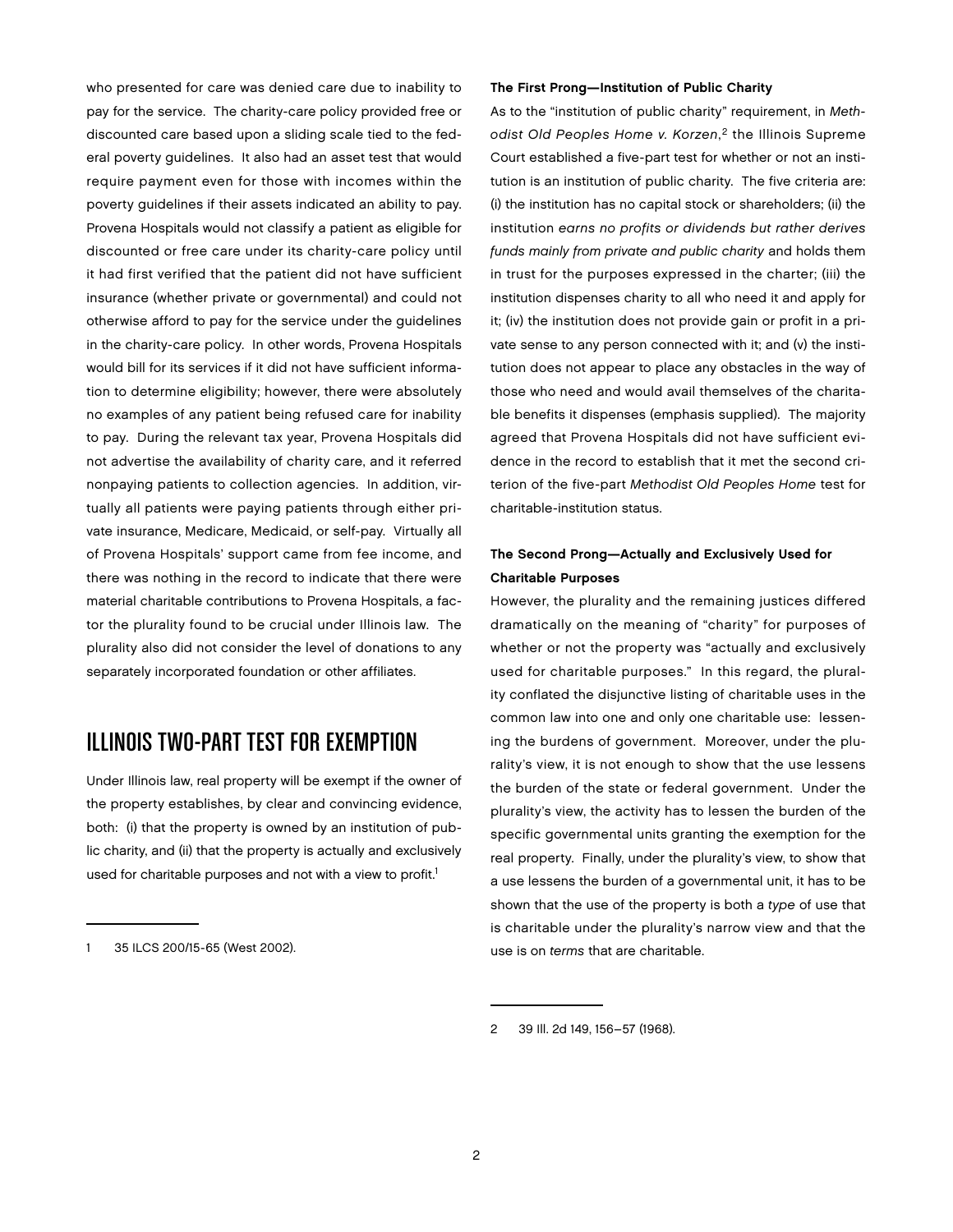## The Plurality's View of Charity Care

While never expressly saying so, the plurality apparently agreed that giving away care on the premises without any intent ever to receive compensation for that care is a type of charitable use. However, the plurality made clear that, in order for free care to be on charitable terms, the applicant needs to show considerably more than merely never intending to receive payment. In this regard, the plurality indicated that some undefined quantum of care is needed. Merely having a policy of treating all comers regardless of ability to pay and never turning anyone away due to inability to pay is not enough. In the plurality's view, almost nothing Provena did was good enough. For example:

- Any Medicare or Medicaid shortfall was disregarded and was not considered charity care on the grounds that any payment disqualifies care as being charitable, and participation in the programs is voluntary, not mandatory.
- Emergency-room service provided to all patients presenting there was disregarded because it is mandated by state and federal law.
- According to the plurality, screening patients to ensure that they are really eligible for charity care before spending charitable assets is not the approach of a prudent fiduciary ensuring that charitable assets are spent only for charitable purposes; rather, it is the functional equivalent of a for-profit institution's approach to writing off a bad debt. Such arguments by the IRS have been soundly rejected at the federal level in the St. David's Health Care case.
- Provena was not allowed to "rationalize" the fact that it did not provide enough care just because it served all the indigent who applied for care. Instead, to the plurality, this was evidence that Provena was failing to carry out its Catholic health-care mission. In the plurality's view, if there were too few poor, uninsured, and underinsured in the area to meet the plurality's undefined quantum-ofcare metric, then Provena should not operate there but should move its operations to where there were enough patients eligible for charity care.
- Ambulance subsidies did not constitute sufficient charitable activity because, among other things, the ambulances delivered patients to the emergency room, which was viewed as a feeder of patients to the hospital, which was viewed as operating for profit.
- Activities that promoted the health of the community, while providing a community benefit, were, in the plurality's view, not charitable.
- Training of community members and wellness activities were dismissed as marketing.
- Residency programs were dismissed on the grounds that Provena was paid for those programs.

## The Dissent's View of the Plurality Opinion

Two of the five justices dissented from the overly restrictive charitable-use findings. The dissent took issue with the plurality's quantum-of-care metric, and it took issue with the notion that in order to be exempt, Provena Hospitals had to show that its charity care alleviated some identified governmental burden of one of the jurisdictions involved. As to the quantum-of-care point, the dissent concluded that the plurality had inserted a requirement into the statute which had not been there, thus usurping the legislative function, and that the quantum-of-care approach had been rejected by wellreasoned case law in other jurisdictions in favor of a more flexible community-benefit approach. As to the narrow view that the only use that is charitable is one that lessens the burden of the governmental unit granting exemption, the dissent said the plurality had turned a part of the rationale for exemption into a condition for exemption not found in the statute.